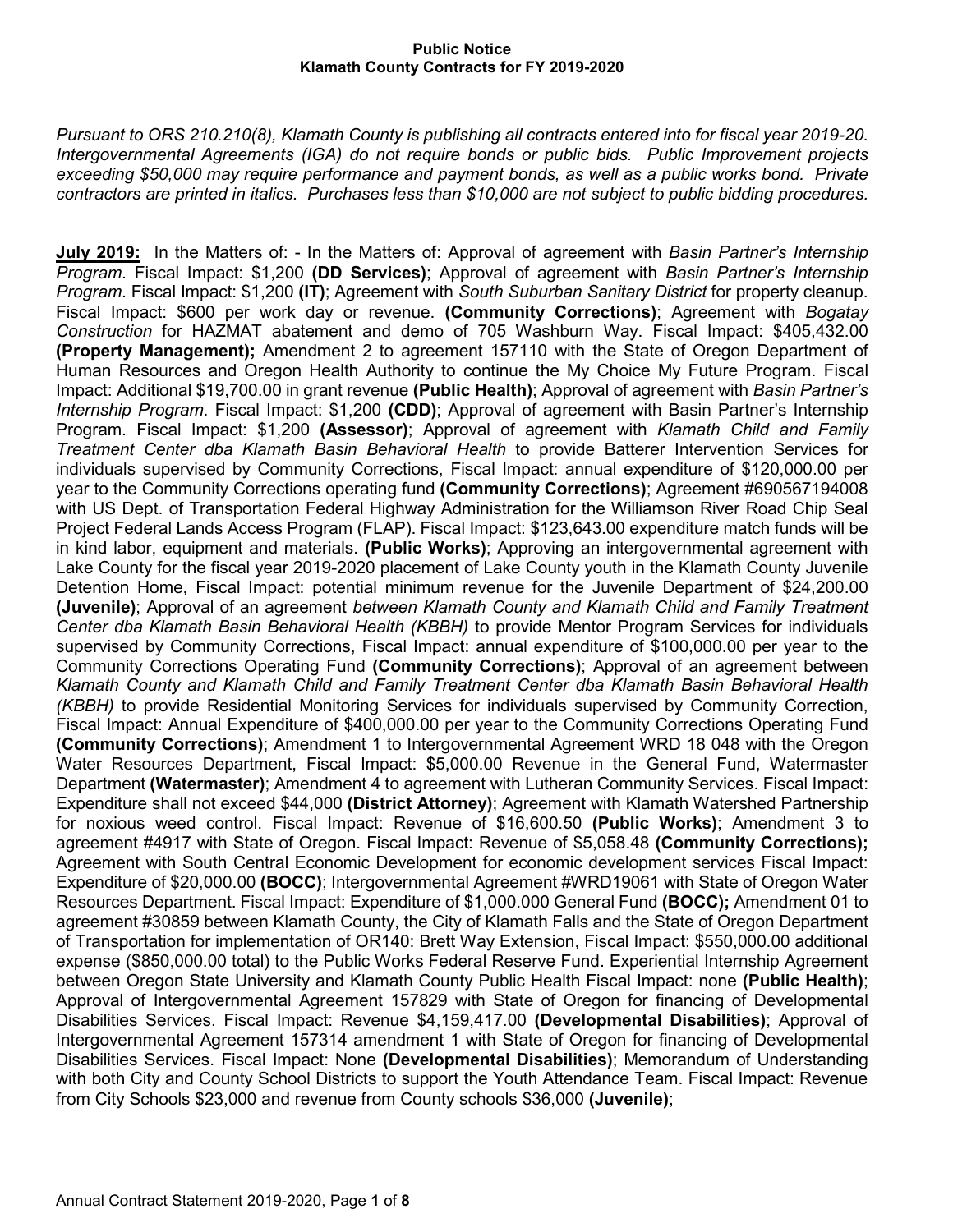**August 2019:** In the Matters of: Approving a 120 day extension of the contract with *Diversified Contractors*, Fiscal Impact: None, the \$47,718 funding for the skylight contract is being provided by the Klamath County Museum Foundation **(Museum)**; Approving a contract for services with *Klamath Basin Behavioral Health*, Fiscal Impact: revenue will not exceed \$37,000 per fiscal year **(Community Corrections)**; Approving amendment 1 to the contracts between *Klamath Basin Behavioral Health* and Klamath Community Corrections for a full time behavioral health coordinator, Fiscal Impact: shall not exceed \$18,415.50 per fiscal year or \$36,831 for the period of the agreement from the CJC JRI grant program **(Community Corrections)**; Lease with *Klamath Housing Authority* for 2426 and 2428 White Ave. Fiscal Impact: \$1.00 revenue per year for three years. **(Property Sales)**; Cooperative Law Enforcement Agreement 19-LE-11060200-006 #1 with US Forest Service. Fiscal Impact: Revenue offered on a reimbursable basis in the amount of \$40,000 available through 2/28/2024. **(Sheriff)**; An agreement between Klamath County Public Works and the City of Klamath Falls for chip sealing services Fiscal Impact: none to the road operating fund, however revenues and expenditures will be increased up to \$120,750.00 **(Public Works)**; Approval of amendment 1 to contract with *Klamath Crisis Center*. Fiscal Impact: Expenditure not to exceed \$159,265.06. **(Community Corrections);** Contract with *Henris Roofing* for the Community Corrections roofing project. Fiscal Impact: \$114,910.00 expenditure **(Maintenance);** Agreement 19-PA-11060200-027 with Freemont-Winema National Forest for weed control. Fiscal Impact: Revenue up to \$30,000 **(Public Works):** Amendment 2 to agreement 154729 for provision of Environmental Health Services State of Oregon, Oregon Health Authority, Fiscal Impact: revenue of \$240,000.00 to Public Health Environmental Health sub department 4041. Estimated expense from payment of remittance fees for food facilities as well as tourist (15%) and pool facilities (\$45 per license) of \$22,000. **(Public Health)**; Participating Provider agreement between *Moda Health Plan, Inc*. and Klamath County Public Health, Fiscal Impact: none. Approving the Klamath County Sheriff to sign a memorandum of understanding with Lake County Community Justice, Fiscal Impact: \$61,000 in revenue to Klamath County Corrections department for 2019-2020 budget year **(Sheriff)**; Agreement with City of Klamath Falls for use of Ella Redkey Pool. Fiscal Impact: None **(Sheriff)**: Agreement with *Pacific Office Automation* for HP color LJ Flow printer. Fiscal Impact: \$2,220.22 expenditure for the printer, .011 per black and white copy and .08 per color copy. **(Tax)**; *Approved 8/6/19* Engineering Service Agreement with *Aecom*. Fiscal Impact: Expenditure not to exceed \$23,991 **(CDD/Solid Waste);** Approval of IGA DCJ-IGA-R-11351-2020 with Multnomah County. Fiscal Impact: \$2,582.19 expenditure. **(Community Corrections)**;

**September 2019:** In the Matters of: Approving an agreement with *Party Time* for the rental of equipment for the Veterans Suicide Awareness and Prevention event on September 22, 2019, Fiscal Impact: \$2445.27 expenditure **(Veterans Services)**; Approving the Equitable Sharing Agreement and Certification between the Federal Government, Klamath County and Klamath County Sheriff's Office, Fiscal Impact: Potential revenue and property of unknow. **(Sheriff)**; Approving an agreement with the City of Klamath Falls for commitment of funds for air passenger services, Fiscal Impact: expenditure up to \$250,000.00 to be billed in \$50,000.00 increments quarterly **(BOCC)**; Approval of the addendum to Professional Services Contract between Government Portfolio Advisors and Klamath County, Fiscal Impact: \$49,000.00 expenditure **(Finance)**; Approving the Collective Bargaining Agreement between Klamath County Peace Officers' Association and Klamath County, which covers eligible employees that work in the Sheriff's Office for June 30, 2018 to June 30, 2020, Fiscal Impact: expenditure to the Sheriff's Personnel line item is approximately \$123,238.00 **(Human Resources)**; Approving a contract with *Relias LLC* and Klamath County Juvenile Department, Fiscal Impact: \$9,978.03 for FY 2019-20 **(Juvenile)**; Approving Intergovernmental Agreement 33249 with the State of Oregon Department of Transportation, Fiscal Impact: Expenditure not to exceed \$20,000.00 per calendar year, up to a maximum of \$100,000.00 during the term of the agreement **(Public Works)**; Approve the Veterans Service Office to apply and receive pass through funding from the OR Department of Veterans Affairs, Fiscal Impact: \$124,347.00 revenue **(Veterans Services)**; Approving the Unified Lease Agreement between Canon Solutions America and Klamath County Public Health, Fiscal Impact: contract expense of \$303.76 per month for a 48 month term plus per copy cost of .0069 for black and white and .04 for color **(Public Health)**; Approving the contract with *Upper Rogue Excavation* for the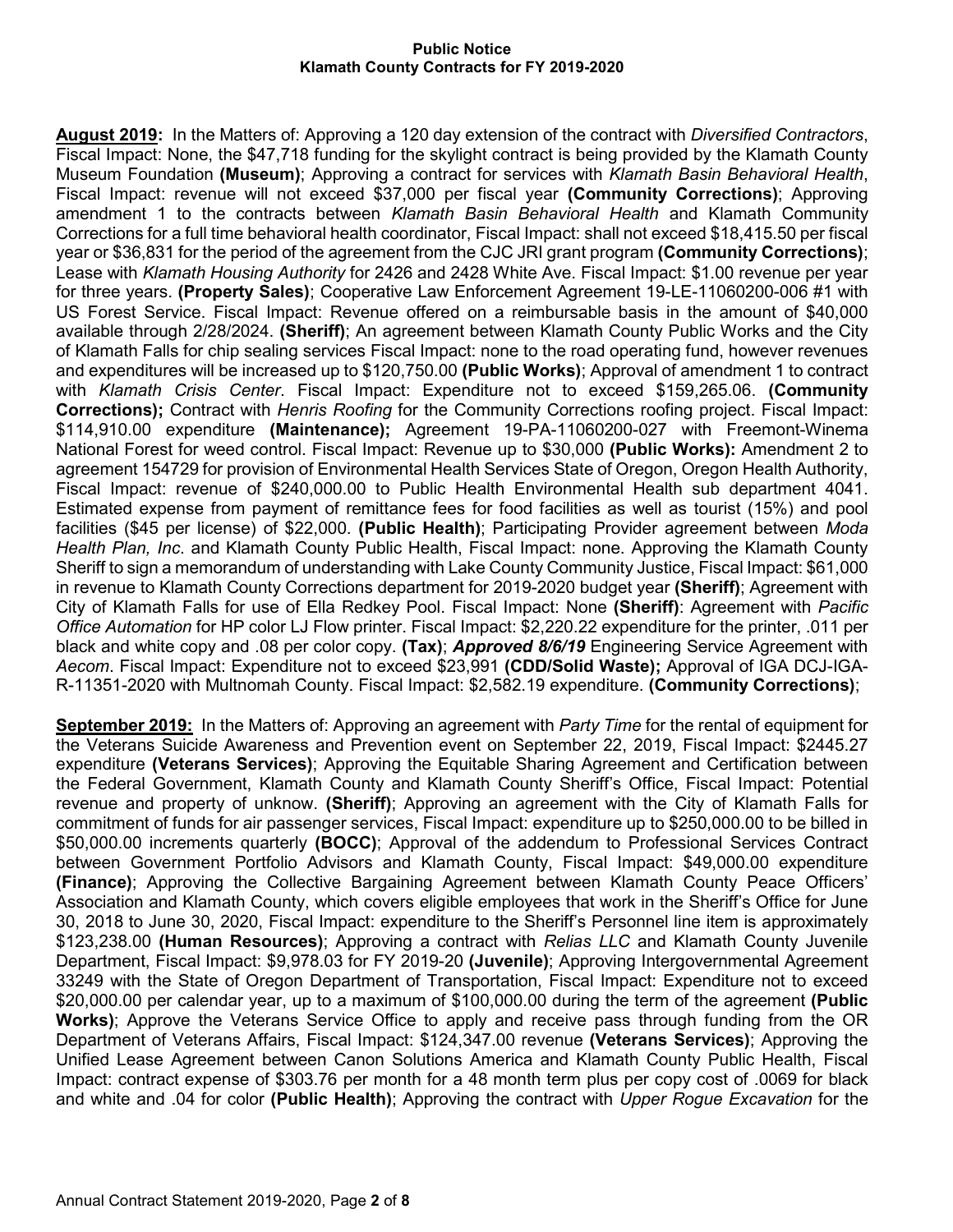Homedale Road Sidewalk Ramp Replacement 2019-2020 project, Fiscal Impact: \$398,436.00 expenditure **(Public Works)**; Amendment 2 to Professional Services Contract with Moss Adams for additional nonattest services. Fiscal Impact: Expenditure not to exceed \$11,100.00 **(Finance);** Authorization for a one-year renewal order for Springbrook software for annual software subscription fees, support, hosting and maintenance extending the term to December 30, 2020. Fiscal Impact: Annual expenditure \$72,468 **(Finance);** Agreement with *Kittleson & Associates* for planning and engineering services on the Klamath County Transportation Safety Action Plan. Fiscal Impact: Expenditure of \$79,980.00 **(Public Works)**; Memorandum of Understanding with Community Corrections. Fiscal Impact: Expenditure not to exceed \$80,000 for 2 years. **(Public Works)**; Agreement with *Ross Ragland Theater* for facility use. Fiscal Impact: Expenditure not to exceed \$2,888 **(Developmental Disabilities);** Agreement with *Accurate Electric Unlimited* Inc. to maintain the facility security electronics CCTV system. Fiscal Impact: \$5,864 expenditure **(Juvenile);** Collective Bargaining Agreement with Teamsters Local Union No. 223. Fiscal Impact: Expenditure of approximately \$29,757.00 from Sheriff Personnel **(Human Resources)**; Approval of contract with State of Oregon Department of Administrative Services Publishing and Distribution. Fiscal Impact: Unknown **(Tax Collector)**; Amendment 1 to agreement 159817 with State of Oregon Health Authority for financing of Public Health Services. Fiscal Impact: Revenue of \$4,795 **(Public Health)**; Agreement with the City of Klamath Falls Parks Division for rental of Veterans Park for Suicide Awareness and Prevention Event, Fiscal Impact: \$125.00 expenditure to the public outreach fund **(Veterans)**; Agreement with *Baney Corporation* for parking during Veterans Suicide Awareness Event 9/22/19, Fiscal Impact: None **(Veterans)**; Community Corrections Biennial Plan and budget for the State of Oregon IGA 5848 **RE2020-003**, Fiscal Impact: Community Corrections will receive \$8,428,310 in grant aid funds and \$24,368 in Inmate Welfare funds for fiscal period July 1, 2019 – June 30, 2021 **(Community Corrections)**; Community Corrections M57 Biennial Plan and Budget for the State of Oregon IGA 5887 **RE2020-002**, Fiscal Impact: Community Corrections will receive \$348,904 in M57 Supplemental funds from the State of Oregon Department of Corrections for fiscal period July 1, 2019 – June 30, 2021 **(Community Corrections)**; Agreements associated with implementing and having *Nationwide* provide Administrative Services for the County's new 457(b) Deferred Compensation Plan. Fiscal Impact: None **(Human Resources)**;

**October 2019:** In the Matters of: Memorandum of Agreement with Klamath Tribes Housing Department to provide building code consulting and related services. Fiscal Impact: Revenues \$11,355.04 **(CDD/Building)**; Contract with *Lutheran Community Services Northwest* for drug and alcohol treatment services. Fiscal Impact: \$239,527 expenditure for period 9/1/19 – 6/30/21 **(District Attorney)**; Providing an extension to the contract with *Klamath County Economic Development Association*, Fiscal Impact: Expenditure of \$200,000.00 a year for three years from the Economic Development Fund **(Finance)**; Approving an MOU between Klamath County Community Development Solid Waste and Public Works, Fiscal Impact: Expenditure of \$23,000.00 from the Solid Waste Fund **(CDD/Solid Waste)**; Approving an MOU between Klamath County Community Development Solid Waste and Public Works, Fiscal Impact: Expenditure of \$41,900.00 from the Solid Waste Facility Reserve Fund **(CDD/Solid Waste)**; Approving and signing the contract between the *Klamath Humane Society (Klamath Animal Shelter – Large Animal Division)* and Klamath County, Fiscal Impact: Expenditure to the General Fund of \$10,000.00 for DY2019-2020, \$10,100 for FY 2020-2021 and \$10,201 for FY2021-2022 **(District Attorney)**; Approving an Intergovernmental Agreement between Klamath County and Jackson County to provide Surveyor duties, Fiscal Impact: Expenditure not to exceed \$100,000.00 from the Surveyor Department operating budget **(Public Works)**; Amendment 2 to agreement #159817 with State of Oregon Health Authority for financing of Public Health Services. Fiscal Impact: Revenue of 77,733.00 **(Public Health)**; Amendment 1 to agreement #ODA-4159- 19 with Department of Agriculture Wolf Depredation Compensation and Financial Assistance. Fiscal Impact: Revenue \$3,900.00 **(BOCC)**; Approval to submit a facility use form to Klamath Community College, Fiscal Impact: none **(Public Health)**; Approving the intergovernmental grant agreement between Lake Health District and Klamath County, Fiscal Impact: grant revenue of \$3,750.00 to Health Promotion Disease Prevention, sub department 4049 **(Public Health)**; Approving amendment 1 to the US Department of Agriculture APHIS Wildlife Services Work and Financial Plan Agreement 19-7341-6977-RA. Fiscal Impact: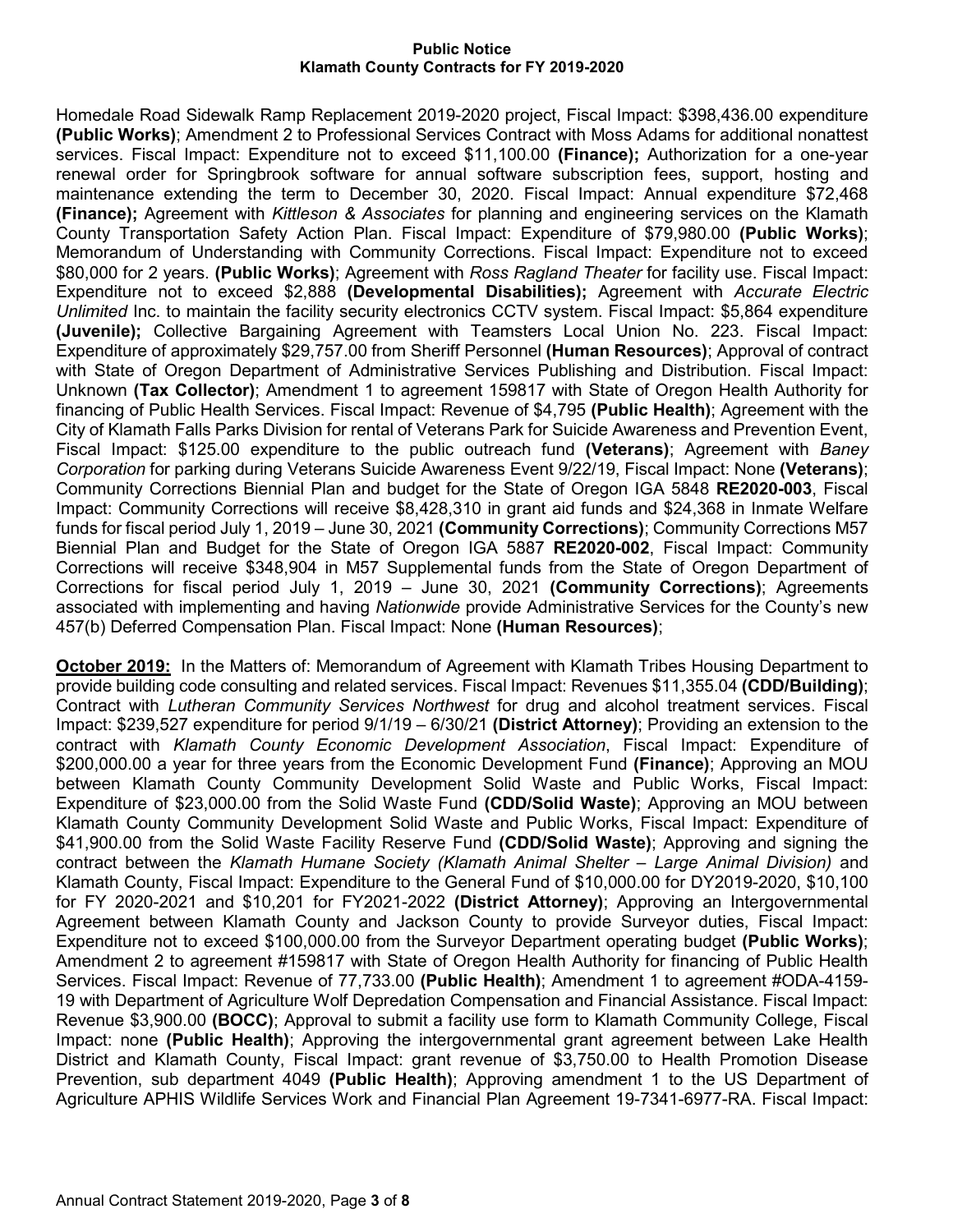\$3,900.00 revenue to the General Fund Commissioners Committee line item **(BOCC)**; Amendment 4 to IGA DEQ-029-16 for the Klamath Wood Smoke Reduction Program State of Oregon DEQ, Fiscal Impact: Grant revenue \$20,000.00 to Environmental Health Air Quality Program **(Public Health)**; Approving and authorizing the Community Corrections director to sign an agreement with *Canon* to lease a new copier machine, Fiscal Impact: expenditure of \$189.50 a month with a 60 month term from Community Corrections operating fund **(Community Corrections)**; *Approved 10/29/19* Amendment 3 to Agreement 159817 for financing of public health services between the State of Oregon, Oregon Health Authority and Klamath County, Fiscal Impact: increased grant revenue of \$63,911.00 to Clinic Nursing sub department 4044 **(Public Health)**; Agreement with the State of Oregon Parks and Recreation Department for the Oregon Heritage MentorCorps Partner Program, Fiscal Impact: \$4000.00 revenue to the Museum to support MentorCorps Partner Activities **(Museum)**;

**November 2019:** In the Matters of: Klamath County Economic Development Grant agreements for Fall 2019 cycle. Fiscal Impact: \$50,000 expenditure from Economic Development Grant Fund. **(Finance)**; Klamath County Logo Usage Agreements with *Bonanza Cares* and *Klamath Wingwatchers*. Fiscal Impact: None **(Finance)**; Klamath County Tourism Grant agreements for Fall 2019 cycle. Fiscal Impact: \$123,137 expenditure from Tourism Grant Fund. **(Finance)**; Agreement with *Klamath Lake Community Action Services* to provide burnable firewood. Fiscal Impact: Revenue not to exceed \$7,000 **(Community Corrections)**; Approving the School Resource Officer Agreement with the Klamath County School District, Fiscal Impact: Revenue of \$207,701.00 into the General Fund, Sheriff's Office Patrol **(Sheriff)**; Entering into a law enforcement services agreement with the City of Chiloquin, Fiscal Impact: Revenue of \$3,333 per month not to exceed \$40,000 annually into the General Fund, Sheriff's Patrol Division **(Sheriff)**; Accepting the Specialty Court grant award for Klamath County Drug Court, Fiscal Impact: \$314,607.00 increase in revenues in the DA Special Revenue Fund **(District Attorney)**; Accepting the Specialty Court grant award for Klamath County Behavioral Intervention Court, Fiscal Impact: \$59,264.00 increase in revenues in the DA Special Revenue Fund **(District Attorney)**; Approving an agreement with *BP Media Solutions Inc*. Marketing and Outreach Services, Fiscal Impact: Expenditure not to exceed \$75,000.00 from the General Fund nondepartmental **(BOCC)**; Approving the contract for real estate services with Windermere Real Estate, Fiscal Impact: none **(Tax Collector/Property Sales)**. Approving the Vehicle Use Agreement with Oregon State University Extension Service. Fiscal Impact: None **(Extension)**; Accepting quote from *Ricoh f*or a new all-inone copier. Fiscal Impact: \$6,098.58 expenditure plus .0083 charge per black and white page. **(Public Works)**; Grant Agreement No.19-518 with Oregon Military Department. Fiscal Impact: Revenue up to \$81,458.00. **(Sheriff)**; Grant Agreement with State of Oregon Department of Transportation Safety Division seatbelt enforcement. Fiscal Impact: Revenue up to \$5,500.00. **(Sheriff)**; *Approved 11/26/19* Grant Agreement with State of Oregon Department of Transportation Safety Division. Fiscal Impact: Revenue up to \$10,000.00. **(Sheriff)**;

**December 2019:** In the Matters of: Approve Community Corrections to enter an agreement with *SurveyMonkey*. Fiscal Impact: Expenditure of \$5,000 **(Community Corrections)**; Approval of a lease between Klamath County, a subdivision of the State of Oregon and *Klamath Basin Behavioral Health*, Fiscal Impact: none **(Community Corrections)**; Approval of an MOU between the Klamath County Sheriff's Office and Klamath Basin Behavioral Health for a Corrections Nurse, Fiscal Impact: Actual reimbursement revenue into the General Fund, Sheriff's Office-Correction is estimated at \$27, 801 due to the projected hire date of the FTE **(Sheriff's Office)**; Approving an intergovernmental agreement between Klamath County Justice Court and the City of Chiloquin to operate a court system, Fiscal Impact: None **(Justice Court)**; Amendment 4 to agreement 17-PA-11060200-015 with Fremont-Winema National Forest. Fiscal Impact: None **(Public Works)**; Approval of provider agreement with *Providence Health Plan*. Fiscal Impact: Full reimbursement for immunization and disease screening services. **(Public Health)**; Approval of IGA with State of Oregon DEQ for the Woodsmoke reduction through efficient energy systems. Fiscal Impact: \$300,000 grant revenue. **(Public Health)**; Contract with *JustUs Consulting Consortium*. Fiscal Impact: Expenditure not to exceed \$25,000 **(Community Corrections)**; Contract with Criminal Justice Commission. Fiscal Impact: Grant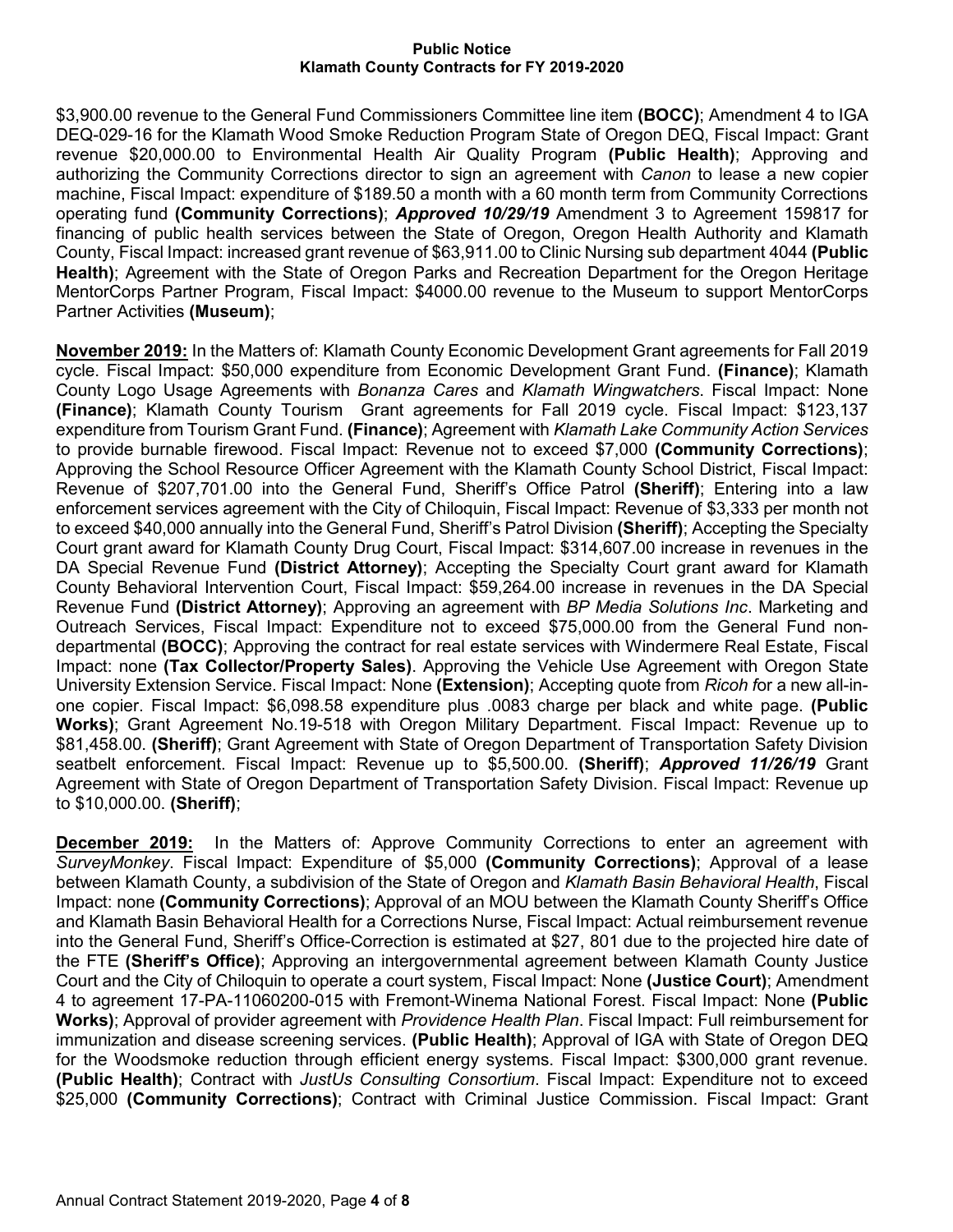revenue of \$1,496,620.09 **(Community Corrections)**; Amending intergovernmental agreement DCJ-IGA-11351-2020 Multnomah County, Fiscal Impact: None **(Community Corrections)**; Approval of amendment 4 to agreement 159817 with State of Oregon OHA for. Fiscal Impact: \$53,452.00 grant revenue. **(Public Health)**; Amendment 1 to agreement 1015198 between Oregon Health & Science University and Klamath County Public Health **(Public Health)**; Amendment P00011 with the United States Department of Interior Bureau of Land Management agreement L14PX01949. Fiscal Impact: None. **(Sheriff)**; Agreement with United States Department of Interior Bureau of Land Management to provide law enforcement services. Fiscal Impact: Revenue up to \$50,000.00. **(Sheriff)**;

**January 2020:** In the Matters of: Approving the extension of the *CivicPlus* contract, Fiscal Impact: \$14,771.17 an expenditure of \$7,871.17 to Technology Maintenance and \$6,900.00 Sheriff Office, Emergency Management **(Information Technology)**; Approving the Services Agreement between *Konnect Dental Kare, Inc*. and Klamath County Public Health, Fiscal Impact: None. **(Public Health)**; Direct Appointment for contract services for Non-NBIS Bridge Inspection Services. Fiscal Impact: \$21,396.00 expenditure **(Public Works)**; Approving a Memorandum of Understanding between *Medical Teams International* and Klamath County Public Health, Fiscal Impact: None **(Public Health)**; Approving a Provider Agreement between *Cascade Health Alliance, LLC* and Public Health, Fiscal Impact: minimum revenue of \$90,000 with total possible revenue of \$105,000 to Clinic Nursing sub department 4044 **(Public Health)**; Amending IGA 5767 between the Department of Corrections and Klamath County Community Corrections, Fiscal Impact: None **(Community Corrections)**; Agreement 33884 with State of Oregon Department of Transportation for implementation of the Transportation and Growth Management (TGM) program. Fiscal Impact: \$30,000.00 expenditure **(Public Works)**; *Approved 1/14/20* Amendment 5 to Agreement 159817 with State of Oregon/ Oregon Health Authority for financing of Public Health Services. Fiscal Impact: Decreased grant revenue of \$37,474 **(Public Health)**; Agreement #55180 with Lane County. Fiscal Impact: Expenditure of \$2,000 (500 per user) per FY **(Public Health)**; Agreement #55204 with Lane County. Fiscal Impact: Revenue estimated \$7,000 per FY **(Public Health)**; IGA with Department of Energy. Fiscal Impact: Revenue not to exceed \$5,000 **(Planning)**;

**February 2020:** In the Matters of: Amendment 1 to agreement with *Detailing Specialists* for janitorial services. Fiscal Impact: \$18,975.00 per month **(Maintenance)**; IGA with *South Central Oregon Economic Development District (SCOEDD).* Fiscal Impact: Expenditure of \$269,500.00 **(Public Health)**; Agreement with State of Oregon IFA for CDBG Housing project. Fiscal Impact: None **(BOCC)**; An agreement between Klamath County and *Pacific Power and Light Co*. for noxious weed control, Fiscal Impact: income of \$9,000 to the Weed Control Budget **(Public Works)**; Agreement between Klamath County and *Running Y Ranch Management*, LLC Fiscal Impact: income of \$3,000 to the Weed Control Budget **(Public Works)**; In the matter of an agreement between Klamath County and US Department of Fish & Wildlife, Fiscal Impact: \$2,500 to the Weed Control Budget **(Public Works)**; Agreement with *Klamath Community College Foundation DBA Klamath IDEA* to promote economic development. Fiscal Impact: \$12,500.00 expenditure. **(Finance)**; Agreement with Angelo Doveri & Son for Construction Services-Crane Services for the Bridge 35C215 Replacement, Joe Wright Rd/A-3 Canal project. Fiscal Impact: \$10,160.00 expenditure **(Public Works)**; Agreement with *Bob's Excavating* for Construction Services-Underground Construction for the Bridge 35C215 Replacement, Joe Wright Rd/A-3 Canal project. Fiscal Impact: \$50,890.00 expenditure **(Public Works)**; Agreement with *Gage-it Construction* for Construction Services-Guardrail Supply and Installation for the Bridge 35C215 Replacement, Joe Wright Rd/A-3 Canal project. Fiscal Impact: \$12,579.56 expenditure **(Public Works)**; Execute 2019-2021 CFA/VOCA grant agreement. Fiscal Impact: Revenue of \$329,236.15 with General Fund match of \$51,256.98 and in-kind match of \$31,053.02. **(DA)**; Agreement No108369 with Oregon Department of Transportation for weed control; Fiscal Impact: Revenue of \$4,999.00 **(Public Works)**;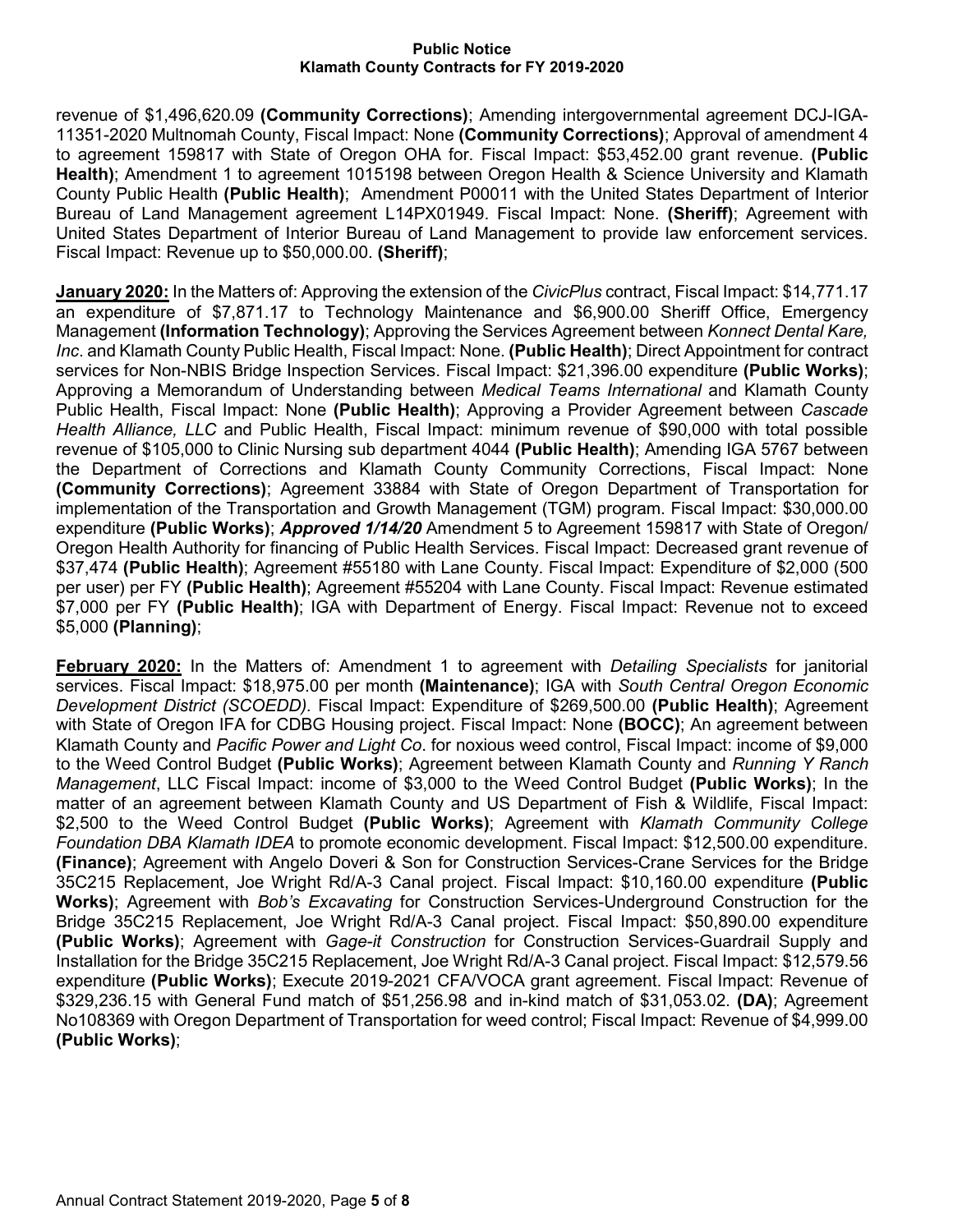**March 2020:** In the Matters of: Agreement between Klamath County and *Weyerhaeuser NR Company* for noxious weed control, Fiscal Impact: income of \$4000.00 to the weed control budget **(Public Works)**; Approval to enter into an agreement with *Klamath Animal Shelter* for dog care services, Fiscal Impact: \$55,000.00 for FY 19-20 with a 3% annual increase thereafter expense to the General Fund Sheriff's Office-Animal Control Division **(BOCC)**; Approving of an agreement with *Klamath lake Regional Housing Cente*r for program and grant administration services regarding the CDBG grant-housing rehab project, Fiscal Impact: not to exceed \$25,000.00 for grant administration, \$75,000.00 for program management and \$10,000.00 for environmental assessment from grant funds **(BOCC)**; Approving amendment 6 to agreement 159817 for financing of Public Health Services between the State of Oregon, Oregon Health Authority and Klamath County, Fiscal Impact: grant revenue of \$91,887 to Public Health Communicable Disease program **(Public Health)**; An Agreement between Klamath County and *Klamath Watershed Partnership* for noxious weed control, Fiscal Impact: Income of \$6,311.00 to the Weed Control Budget **(Public Works)**; Approving the Sheriff to enter into a Service Agreement with *Visual Labs* for body camera solutions, Fiscal Impact: Expense in 2020 General Fund Sheriff's Office-Patrol Division in the amount of \$5,792 and \$21,168 annually thereafter **(Sheriff)**; Approving the Intergovernmental Data Use System Access Agreement between Klamath County and the Oregon Health Authority, Fiscal Impact; None **(Public Health)**. Amendment 1 to 2019-2020 CJC JRI Grant Agreement. Fiscal Impact: None **(Community Corrections)**; Copier maintenance agreement with *Cannon Solutions*. Fiscal Impact: Expenditure of \$8,228.00 and \$87.10 maintenance for remainder of FY, then \$344.40 each year thereafter. **(Sheriff)**; Approval of *Merchant Credit Bureau* application and agreement. Fiscal Impact: Annual membership of \$275 and monthly expenses based on number of inquiries, not to exceed \$1200 per year. **(Sheriff)**; Cooperative Law Enforcement Agreement 19-LE-11060200-006 Modification 2 with US Forest Service. Fiscal Impact: Potential revenue up to \$70,800 **(Sheriff)**; Memorandum of Agreement with *Klamath Lake Community Action Services (KLCAS)*. Fiscal Impact: Expenditure of \$5000 **(Public Health)**; IGA with Jackson County for tax payment processing. Fiscal Impact: Expenditure of .12 per item plus postage. **(Tax Collector)**; Amendment 1 to agreement #33884 with State of Oregon Department of Transportation for implementation of the Transportation and Growth Management Plan (TGM) Fiscal Impact: None **(Public Works)**; Agreement #33085 with State of Oregon Department of Transportation to complete State's Hwy 39: Crest Street-Madison Street project. Fiscal Impact: None **(Public Works)**; Amendment 1 to agreement 19-PA-11060200-010 with Freemont-Winema National Forest for weed control. Fiscal Impact: Revenue of \$15,000.00 **(Public Works)**; Intergovernmental Agreement with State of Oregon, Oregon Health Authority for data use and access. Fiscal Impact: None **(Public Health);**

**April 2020:** In the Matters of: Agreement with *Rocky Mountain Constructions* for the Homedale Road & Old Fort Road ACP Construction projects. Fiscal Impact: Expenditure up to \$2,300,000.00. **(Public Works)**; Logo Usage agreement with *Klamath Watershed Partnership*. Fiscal Impact: None **(Public Works)**; Contract with *DOWL LLC* for Engineering Consultant Services for multiple Timber Bridge rehabilitation and design. Fiscal Impact: Expenditure estimated at \$109,830.00 **(Public Works)**; Contract with *DOWL LLC* for Engineering Consultant Services for the Ivory Pine Road Bridge 35C219 and Bridge 35C223 replacement. Fiscal Impact: Expenditure estimated at \$821,290.58 **(Public Works)**; Agreement with *Bonneville Power Administration* for Weed Control. Fiscal Impact: Revenue of \$6,000.00 per year not to exceed \$30,000.00. **(Public Works)**; Agreement with City of Klamath Falls for Weed Control. Fiscal Impact: Revenue of \$5,000.00. **(Public Works)**; Agreement with *Hunter Communications* to provide unified networking services. Fiscal Impact: Expenditure of \$15,040 monthly plus taxes. Voice services to be paid by individual department. Data services to be paid by Technology Dept. **(I.T.)**; Agreement 33094 with State of Oregon Department of Transportation. Fiscal Impact: None **(Public Works)**; Agreement with *MGT* for Class and Comp study. Fiscal Impact: Expenditure of \$79,124.00 **(Human Resources)**; Grant agreements for the Contractors Incentive Grant Program. Fiscal Impact: None (**BOCC)**; Agreement with *DarkTrace*. Fiscal Impact: \$42,800 yearly for 5 years**. (Information Technology)**; Approval to purchase 2020 Honda Pilot from *Klamath Honda*. Fiscal Impact: \$35,861.36 **(Developmental Disabilities)**; Agreement with *Nine Peaks Solutions*. Fiscal Impact: Expenditure not to exceed \$4,990.00 **(Developmental Disabilities);** Agreement with *Gas Transmission Northwest* for Weed Control. Fiscal Impact: Revenue of \$3,500.00 **(Public Works)**; Agreement with *SignCAD*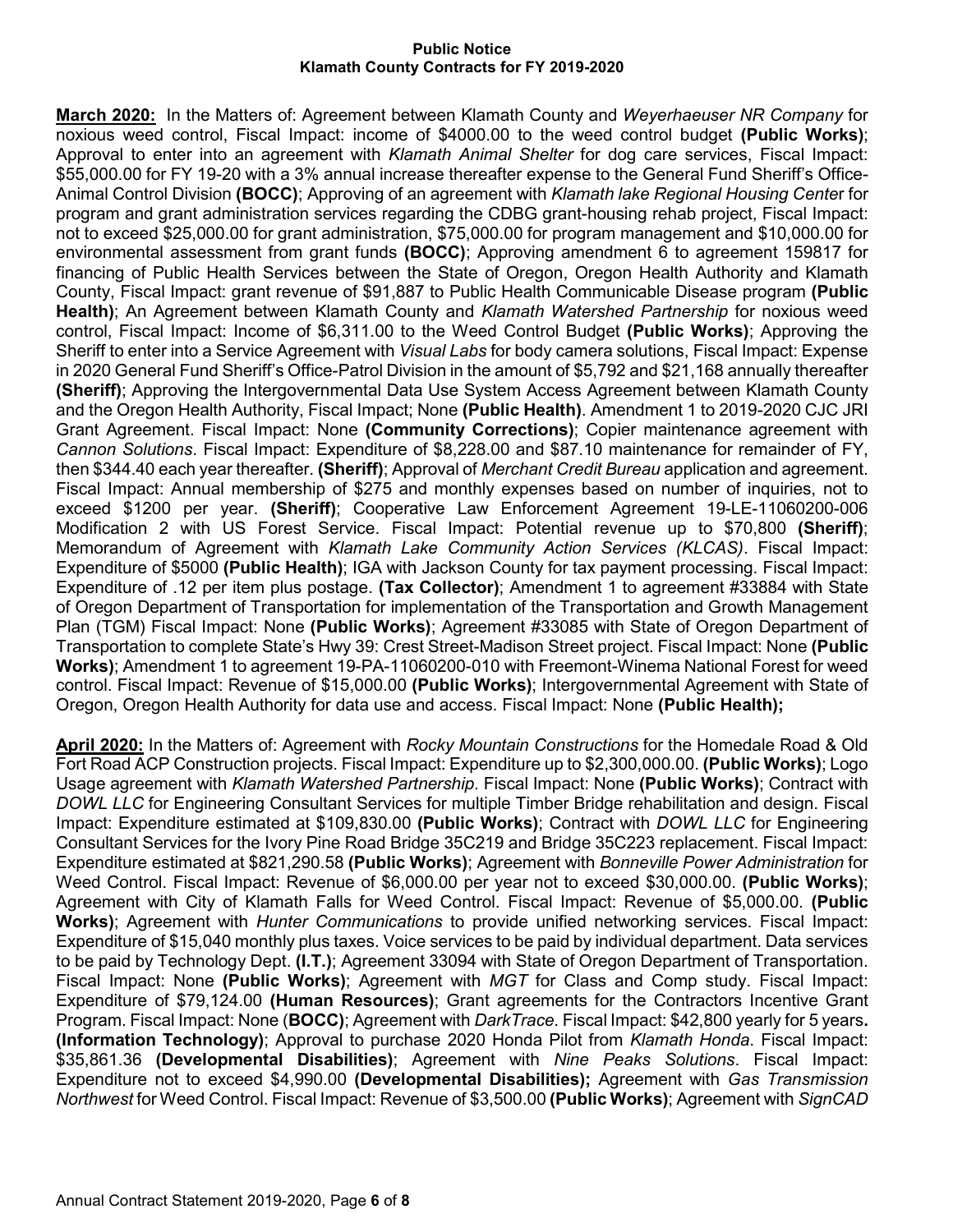*HWL* Select Maintenance subscription. Fiscal Impact: \$950.00 expenditure **(Public Works); )**; Agreement with State of Oregon IFA for CDBG Bly project. Fiscal Impact: None **(BOCC)**; Intergovernmental Agreement for Mutual Aid between Jackson County, Josephine County, lane County and Klamath County. Fiscal Impact: None **(BOCC)**; An agreement with *Meadow Outdoor Advertising* for advertising on a billboard, Fiscal Impact: \$8340.00 expenditure from the Veterans Fund **(Veterans)**; An agreement with *Mary Baker consulting* for grant administration services regarding the CDBG Grant – Engineering and Design of Bly Water and Sanitary District Water Distribution System Improvement Project, Fiscal Impact: not to exceed \$65,000.00 paid from the grant funds **(BOCC)**; Approving an equipment lease agreement with International *Express LLC* for a 2001 Dorsey Trailer with Thermo King Refrigeration Unit, Fiscal Impact: Monthly rental of \$750.00 from General Fund Non-Departmental **(BOCC)**; Agreement with *Cannon* for copier. Fiscal Impact: Expenditure of .0079 for black and white and .053 for color copies. **(District Attorney)**; Grant agreement ODA-4217-GR with US Department of Agriculture for Wolf Depredation Compensation and Financial Assistance. Fiscal Impact: Grant Revenue up to \$5,876.00 to Commissioners Miscellaneous Grants fund. **(BOCC)**; IGA with State of Oregon Dept. of Consumer and Business Services, Building Codes Division for transfer of ownership of manufactured homes and issuance of trip permits. Fiscal Impact: Estimated revenue of \$540 a week **(Tax)**

**May 2020:** In the Matters of: Agreement with *AECOM* Technical Services for engineering and consulting services. Fiscal Impact: Expenditure not to exceed \$4,400 (**CDD/Solid Waste**); Copier Maintenance Agreement with Cannon. Fiscal Impact: .0125 per copy **(District Attorney)**; Approving and signing Klamath County Tourism Grant agreements for the Spring 2020 cycle, Fiscal Impact: \$77,790.00 from the Tourism Competitive Grant Fund **(Finance)**; Executing a contract between Klamath County and *Mathis Concrete* for Construction Services – Washburn Way Sidewalk Ramp Replacement project, Fiscal Impact: \$39,455.05 expenditure to the Road Operating Budget **(Public Works)**; Amendment 7 to Intergovernmental Agreement 159817 for financing of Public Health Services between the State of Oregon, Oregon Health Authority and Klamath County Public Health, Fiscal Impact: grant revenue of \$77,168.00 to Public Health Emergency Preparedness Program **(Public Health)**; Amendment 3 to agreement with ORW Architecture of Medford. Fiscal Impact: None (**Juvenile)**; Master Design Agreement with *AECOM* for Engineering services. Fiscal Impact: Expenditure not to exceed \$100,000 over four year term. **(Solid Waste)**; Approving the Sheriff to apply for and sign the agreement from US Department of Justice JBA FY 20 Coronavirus Emergency Supplemental Funding Program 2020-H4332-OR-VD, Fiscal Impact: expected to be up to \$58,008.00 revenues in the Sheriff's Office Special Revenue Fund FY 20-22 **(Sheriff);** Agreement 034167 with State of Oregon Department of Transportation. Fiscal Impact: \$575,769.18 Revenue **(Public Works)**; FY21 Allocation Certification Agreement for the Maintenance Assistance Program with State of Oregon Marine Board. Fiscal Impact: \$32,450 revenue **(CDD/Parks)**; IGA with Oregon State University to provide OSU educational programs and information to district residents. Fiscal Impact: Estimated expenditure of \$665,000.00 annually. **(Extension)**;

**June 2020:** In the Matters of: Agreement with *Klamath Watershed Partnership* for noxious weed control. Fiscal Impact: Revenue not to exceed \$13,013.00. **(Public Works)**; Amendment 1 to Sprague River & Keno Noxious Weed Eradication Project Agreement with *Klamath Watershed Partnership*. Fiscal Impact: Revenue not to exceed \$42,488.50. **(Public Works)**; Amendment 3 to agreement 157110 with State of Oregon Department of Human Services. Fiscal Impact: Grant Revenue of \$19,700.00 **(Public Health)**; Memorandum of Option Agreement and Agreement of Purchase and sale with *General Duffy's LLC*. Fiscal Impact: Revenue of \$10,000.00 to the property sales fund. **(BOCC)**; Master agreement with Southern Oregon University for internships. Fiscal Impact: None **(Juvenile)**; Oregon Public Works Emergency Response Cooperative Assistance Agreement between Klamath County and the State of Oregon acting by and through its Department of Transportation, Fiscal Impact: None **(Public Works)**; Copier Maintenance agreement with *Xerox.* Fiscal Impact: expenditure of \$2,627.00 and \$19.00 maintenance for remainder of FY. **(Sheriff/Animal Control)**; Intergovernmental Agreement with Bly Water and Sanitary District for engineering and design of replacing the District's water supply distribution system. Fiscal Impact: \$276,210.00